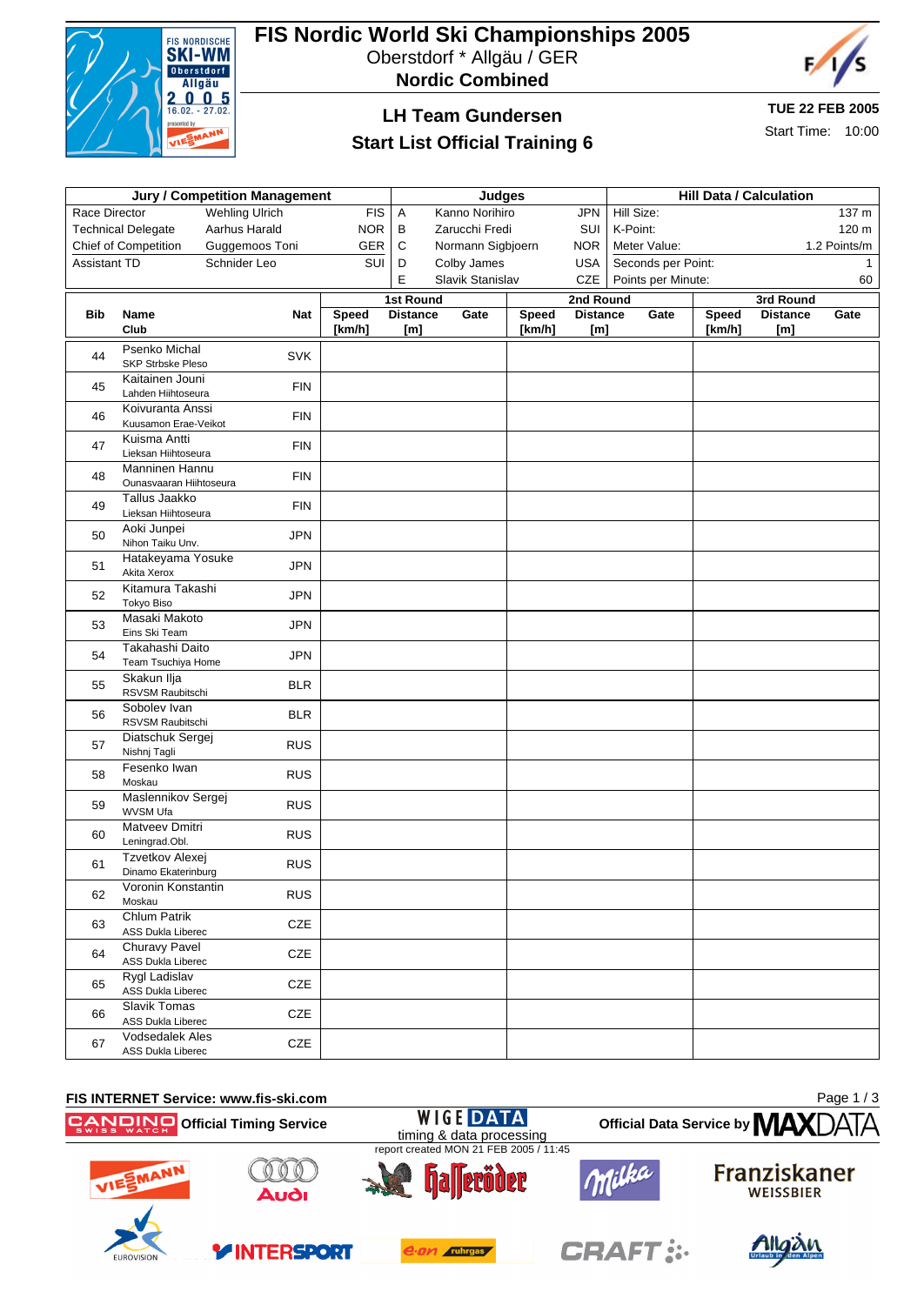

**Bib Name**

## **FIS Nordic World Ski Championships 2005**

Oberstdorf \* Allgäu / GER





**TUE 22 FEB 2005**

Start Time: 10:00

### **LH Team Gundersen Start List Official Training 6**

**Nat**

**Speed Distance** 

| <b>1st Round</b>       |      |                 | 2nd Round              |      | 3rd Round              |                        |      |  |  |
|------------------------|------|-----------------|------------------------|------|------------------------|------------------------|------|--|--|
| <b>Distance</b><br>[m] | Gate | Speed<br>[km/h] | <b>Distance</b><br>[m] | Gate | <b>Speed</b><br>[km/h] | <b>Distance</b><br>[m] | Gate |  |  |
|                        |      |                 |                        |      |                        |                        |      |  |  |
|                        |      |                 |                        |      |                        |                        |      |  |  |
|                        |      |                 |                        |      |                        |                        |      |  |  |
|                        |      |                 |                        |      |                        |                        |      |  |  |

|                | Club                                                  |            | [km/h] | [m] | [km/h] | [m] | [km/h] | [m] |
|----------------|-------------------------------------------------------|------------|--------|-----|--------|-----|--------|-----|
| 68             | <b>Arnould Kevin</b><br>SC St. Gervais Douanes        | <b>FRA</b> |        |     |        |     |        |     |
| 69             | <b>Bal Nicolas</b><br>Douanes Autrans                 | <b>FRA</b> |        |     |        |     |        |     |
| 70             | Lamy Chapuis Jason<br>SC Bois D'Amont                 | <b>FRA</b> |        |     |        |     |        |     |
| 71             | <b>Martinez Mathieu</b><br><b>GSN</b> Geradmer        | <b>FRA</b> |        |     |        |     |        |     |
| 72             | Roux Ludovic<br>Douanes les Contamines                | <b>FRA</b> |        |     |        |     |        |     |
| $\mathbf{1}$   | Ackermann Ronny<br>Rhoener WSV Dermbach               | GER        |        |     |        |     |        |     |
| $\overline{2}$ | <b>Edelmann Tino</b><br>SC Motor Zella-Mehlis         | <b>GER</b> |        |     |        |     |        |     |
| 3              | <b>Haseney Sebastian</b><br>SC Motor Zella-Mehlis     | <b>GER</b> |        |     |        |     |        |     |
| $\overline{4}$ | <b>Hettich Georg</b><br>ST Schonach-Rohrhardsberg     | <b>GER</b> |        |     |        |     |        |     |
| 5              | Kircheisen Bjoern<br>WSV 08 Johanngeorgenstadt        | <b>GER</b> |        |     |        |     |        |     |
| 6              | <b>Bieler Christoph</b><br>HSV Absam - Bergisel       | <b>AUT</b> |        |     |        |     |        |     |
| $\overline{7}$ | <b>Gottwald Felix</b><br>SC Saalfelden                | <b>AUT</b> |        |     |        |     |        |     |
| 8              | Gruber Bernhard<br>SC Bischofshofen                   | AUT        |        |     |        |     |        |     |
| 9              | <b>Gruber Michael</b><br>TSU St. Veit                 | AUT        |        |     |        |     |        |     |
| 10             | <b>Kreiner David</b><br><b>SC Kitzbuehel</b>          | AUT        |        |     |        |     |        |     |
| 11             | <b>Stecher Mario</b><br><b>WSV Eisenerz</b>           | <b>AUT</b> |        |     |        |     |        |     |
| 12             | Harris Spencer<br>Altius Nordic SC                    | CAN        |        |     |        |     |        |     |
| 13             | <b>Harris Wesley</b><br>Altius Nordic SC              | CAN        |        |     |        |     |        |     |
| 14             | Myslicki Jason<br>Altius Nordic SC                    | CAN        |        |     |        |     |        |     |
| 15             | Thompson Max<br>Altius Nordic SC                      | CAN        |        |     |        |     |        |     |
| 16             | Michielli Giuseppe<br>G.S. Caleppio Vinil             | <b>ITA</b> |        |     |        |     |        |     |
| 17             | Munari Daniele<br>G.S. Fiamme Gialle<br>Strobl Jochen | <b>ITA</b> |        |     |        |     |        |     |
| 18             | G.S. Fiamme Gialle                                    | <b>ITA</b> |        |     |        |     |        |     |
| 19             | <b>Braaten Kenneth</b><br>Bossmo & Yttern             | <b>NOR</b> |        |     |        |     |        |     |
| 20             | Graesli Ola Morten<br>Tydal IL                        | <b>NOR</b> |        |     |        |     |        |     |
| 21             | Hammer Kristian<br>Eidsvold Vaerk Skiclub             | <b>NOR</b> |        |     |        |     |        |     |
| 22             | Klemetsen Havard<br>Kautokeino IL                     | <b>NOR</b> |        |     |        |     |        |     |
| 23             | Moan Magnus<br>Byaasen IL                             | <b>NOR</b> |        |     |        |     |        |     |